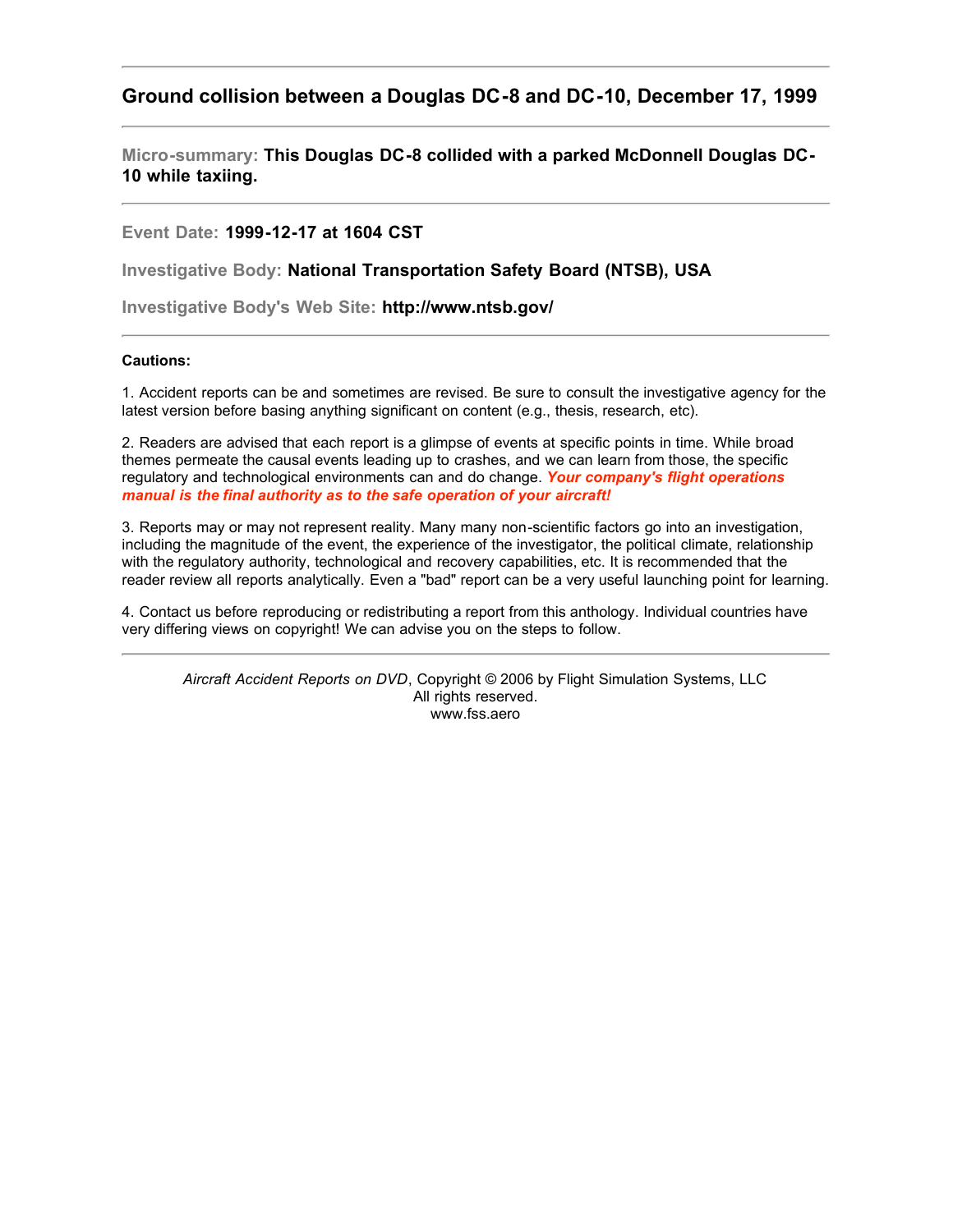| <b>National Transportation Safety Board</b>                                                                                                                                                                                                                                                                                                                                                                                                                                                                                                                                                                                                                                                                                                                                                                                                                                                                                                                                                                                                                                                                                                                                                                                                                                                                                                                                                                                                                                                                                                                                                                                                                                                                                                                                                                                                                                                                                                                                                                                                                                                                                                                                                                                                                                                                                                                                                                                                                                                                                                                                                                                                                                                                                                                                                                                                                                                                                                                                                                                                                                                                                                                                    |              | NTSB ID: CHI00LA047 |                                                    | Aircraft Registration Number: N995CF |                            |  |  |  |  |
|--------------------------------------------------------------------------------------------------------------------------------------------------------------------------------------------------------------------------------------------------------------------------------------------------------------------------------------------------------------------------------------------------------------------------------------------------------------------------------------------------------------------------------------------------------------------------------------------------------------------------------------------------------------------------------------------------------------------------------------------------------------------------------------------------------------------------------------------------------------------------------------------------------------------------------------------------------------------------------------------------------------------------------------------------------------------------------------------------------------------------------------------------------------------------------------------------------------------------------------------------------------------------------------------------------------------------------------------------------------------------------------------------------------------------------------------------------------------------------------------------------------------------------------------------------------------------------------------------------------------------------------------------------------------------------------------------------------------------------------------------------------------------------------------------------------------------------------------------------------------------------------------------------------------------------------------------------------------------------------------------------------------------------------------------------------------------------------------------------------------------------------------------------------------------------------------------------------------------------------------------------------------------------------------------------------------------------------------------------------------------------------------------------------------------------------------------------------------------------------------------------------------------------------------------------------------------------------------------------------------------------------------------------------------------------------------------------------------------------------------------------------------------------------------------------------------------------------------------------------------------------------------------------------------------------------------------------------------------------------------------------------------------------------------------------------------------------------------------------------------------------------------------------------------------------|--------------|---------------------|----------------------------------------------------|--------------------------------------|----------------------------|--|--|--|--|
| <b>FACTUAL REPORT</b>                                                                                                                                                                                                                                                                                                                                                                                                                                                                                                                                                                                                                                                                                                                                                                                                                                                                                                                                                                                                                                                                                                                                                                                                                                                                                                                                                                                                                                                                                                                                                                                                                                                                                                                                                                                                                                                                                                                                                                                                                                                                                                                                                                                                                                                                                                                                                                                                                                                                                                                                                                                                                                                                                                                                                                                                                                                                                                                                                                                                                                                                                                                                                          |              |                     | Occurrence Date: 12/17/1999                        |                                      | Most Critical Injury: None |  |  |  |  |
| <b>ÁVIATION</b><br>ETYBOP                                                                                                                                                                                                                                                                                                                                                                                                                                                                                                                                                                                                                                                                                                                                                                                                                                                                                                                                                                                                                                                                                                                                                                                                                                                                                                                                                                                                                                                                                                                                                                                                                                                                                                                                                                                                                                                                                                                                                                                                                                                                                                                                                                                                                                                                                                                                                                                                                                                                                                                                                                                                                                                                                                                                                                                                                                                                                                                                                                                                                                                                                                                                                      |              |                     | Occurrence Type: Accident<br>Investigated By: NTSB |                                      |                            |  |  |  |  |
| Location/Time                                                                                                                                                                                                                                                                                                                                                                                                                                                                                                                                                                                                                                                                                                                                                                                                                                                                                                                                                                                                                                                                                                                                                                                                                                                                                                                                                                                                                                                                                                                                                                                                                                                                                                                                                                                                                                                                                                                                                                                                                                                                                                                                                                                                                                                                                                                                                                                                                                                                                                                                                                                                                                                                                                                                                                                                                                                                                                                                                                                                                                                                                                                                                                  |              |                     |                                                    |                                      |                            |  |  |  |  |
| Nearest City/Place                                                                                                                                                                                                                                                                                                                                                                                                                                                                                                                                                                                                                                                                                                                                                                                                                                                                                                                                                                                                                                                                                                                                                                                                                                                                                                                                                                                                                                                                                                                                                                                                                                                                                                                                                                                                                                                                                                                                                                                                                                                                                                                                                                                                                                                                                                                                                                                                                                                                                                                                                                                                                                                                                                                                                                                                                                                                                                                                                                                                                                                                                                                                                             | State        |                     | Zip Code                                           | <b>Local Time</b>                    | Time Zone                  |  |  |  |  |
| <b>INDIANAPOLIS</b>                                                                                                                                                                                                                                                                                                                                                                                                                                                                                                                                                                                                                                                                                                                                                                                                                                                                                                                                                                                                                                                                                                                                                                                                                                                                                                                                                                                                                                                                                                                                                                                                                                                                                                                                                                                                                                                                                                                                                                                                                                                                                                                                                                                                                                                                                                                                                                                                                                                                                                                                                                                                                                                                                                                                                                                                                                                                                                                                                                                                                                                                                                                                                            | IN           | 46241<br>1604       |                                                    |                                      | <b>CST</b>                 |  |  |  |  |
| Distance From Landing Facility:<br>Direction From Airport:<br>Airport Proximity: On Airport                                                                                                                                                                                                                                                                                                                                                                                                                                                                                                                                                                                                                                                                                                                                                                                                                                                                                                                                                                                                                                                                                                                                                                                                                                                                                                                                                                                                                                                                                                                                                                                                                                                                                                                                                                                                                                                                                                                                                                                                                                                                                                                                                                                                                                                                                                                                                                                                                                                                                                                                                                                                                                                                                                                                                                                                                                                                                                                                                                                                                                                                                    |              |                     |                                                    |                                      |                            |  |  |  |  |
| <b>Aircraft Information Summary</b>                                                                                                                                                                                                                                                                                                                                                                                                                                                                                                                                                                                                                                                                                                                                                                                                                                                                                                                                                                                                                                                                                                                                                                                                                                                                                                                                                                                                                                                                                                                                                                                                                                                                                                                                                                                                                                                                                                                                                                                                                                                                                                                                                                                                                                                                                                                                                                                                                                                                                                                                                                                                                                                                                                                                                                                                                                                                                                                                                                                                                                                                                                                                            |              |                     |                                                    |                                      |                            |  |  |  |  |
| Aircraft Manufacturer                                                                                                                                                                                                                                                                                                                                                                                                                                                                                                                                                                                                                                                                                                                                                                                                                                                                                                                                                                                                                                                                                                                                                                                                                                                                                                                                                                                                                                                                                                                                                                                                                                                                                                                                                                                                                                                                                                                                                                                                                                                                                                                                                                                                                                                                                                                                                                                                                                                                                                                                                                                                                                                                                                                                                                                                                                                                                                                                                                                                                                                                                                                                                          | Model/Series | Type of Aircraft    |                                                    |                                      |                            |  |  |  |  |
| Douglas                                                                                                                                                                                                                                                                                                                                                                                                                                                                                                                                                                                                                                                                                                                                                                                                                                                                                                                                                                                                                                                                                                                                                                                                                                                                                                                                                                                                                                                                                                                                                                                                                                                                                                                                                                                                                                                                                                                                                                                                                                                                                                                                                                                                                                                                                                                                                                                                                                                                                                                                                                                                                                                                                                                                                                                                                                                                                                                                                                                                                                                                                                                                                                        |              |                     | DC-8-62                                            |                                      | Airplane                   |  |  |  |  |
| Sightseeing Flight: No                                                                                                                                                                                                                                                                                                                                                                                                                                                                                                                                                                                                                                                                                                                                                                                                                                                                                                                                                                                                                                                                                                                                                                                                                                                                                                                                                                                                                                                                                                                                                                                                                                                                                                                                                                                                                                                                                                                                                                                                                                                                                                                                                                                                                                                                                                                                                                                                                                                                                                                                                                                                                                                                                                                                                                                                                                                                                                                                                                                                                                                                                                                                                         |              |                     |                                                    | Air Medical Transport Flight: No     |                            |  |  |  |  |
| Narrative                                                                                                                                                                                                                                                                                                                                                                                                                                                                                                                                                                                                                                                                                                                                                                                                                                                                                                                                                                                                                                                                                                                                                                                                                                                                                                                                                                                                                                                                                                                                                                                                                                                                                                                                                                                                                                                                                                                                                                                                                                                                                                                                                                                                                                                                                                                                                                                                                                                                                                                                                                                                                                                                                                                                                                                                                                                                                                                                                                                                                                                                                                                                                                      |              |                     |                                                    |                                      |                            |  |  |  |  |
| Brief narrative statement of facts, conditions and circumstances pertinent to the accident/incident:<br>On December 17, 1999, at 1604 central standard time, a McDonnell Douglas DC-8-62, N995CF, operated<br>by Emery Worldwide Airlines as Flight #638, collided with a parked, Gemini DC-10, while taxing on<br>the United States Postal Service (USPS) Eagle Hub Ramp at the Indianapolis International Airport,<br>Indianapolis, Indiana.<br>The captain, first officer, and flight engineer were not injured. The<br>airplane received substantial damage. The 14 CFR Part 121 cargo flight was originating at the time<br>of the accident. Visual meteorological conditions prevailed and an IFR flight plan was filed.<br>Prior to taxiing, N995CF was parked in spot B4C. The DC-10 was parked in spot C2C. The captain<br>reported they received their taxi clearance from Evergreen and they began to taxi from the parking<br>spot with the assistance of a marshaller. (Evergreen Aviation Ground Logistics Enterprises, Inc.,<br>is under contract with the United States Postal Service to provide ramp control and ground handling<br>the Eagle Hub Ramp.) He stated they were directed to taxi forward then turn left and follow the<br>on<br>green taxi line.<br>The captain stated that after making the left turn, they were lined up on the<br>yellow and black taxi line. He stated he corrected toward the green line, but felt that being on<br>the green line would bring them too close to other aircraft parked on their left side. It was<br>during the turn to align with the green taxi line that the right wing struck the radome of the<br>The captain reported, "Since there were no 'follow me' truck or wing walkers we had<br>parked DC-10.<br>to keep diligence on the a/c wing tips ourselves."<br>The first officer reported, "We were taxied forward past the green-dashed lines as well as the<br>solid yellow taxi line.<br>The marshaller then gave us a left turn and released us to taxi on our<br>He stated the captain, " found the green dashed line to the left of the yellow taxi line<br>own."<br>and was attempting to taxi to the line when our aircraft's right wing tip struck the parked DC- 10<br>at which point we stopped and shut down."<br>The right wingtip, outboard wing rib and spar cap, sheet metal, wingtip lights and static wicks<br>The radome, pitot tube, and an antenna on the parked DC-10 were also<br>were damaged on N995CF.<br>damaged.<br>C-Net operations were in affect on the Eagle Hub Ramp at the time of the accident. Emery Worldwide<br>Airlines offered the following description of C-Net operations.<br>"The majority of Eagle Hub operations occur during the night with mostly B-727 sized aircraft.<br>During the Christmas season, the USPS conducts a two week long C-Net operation during the daylight<br>hours involving up to 40 aircraft, including multiple DC-8s, B-747s, DC-10s, and MD-11s. Because<br>of the large number and size of the aircraft, the normal Eagle Hub Ramp aircraft parking and taxi<br>routes are modified to support C-Net aircraft operations." |              |                     |                                                    |                                      |                            |  |  |  |  |
| "During normal Eagle Hub operations, the taxi lines used between the parking rows are solid<br>black and yellow lines. For the C-Net operations, taxi lines between several of the parking rows                                                                                                                                                                                                                                                                                                                                                                                                                                                                                                                                                                                                                                                                                                                                                                                                                                                                                                                                                                                                                                                                                                                                                                                                                                                                                                                                                                                                                                                                                                                                                                                                                                                                                                                                                                                                                                                                                                                                                                                                                                                                                                                                                                                                                                                                                                                                                                                                                                                                                                                                                                                                                                                                                                                                                                                                                                                                                                                                                                                |              |                     |                                                    |                                      |                            |  |  |  |  |
| FACTUAL REPORT - AVIATION<br>Page 1                                                                                                                                                                                                                                                                                                                                                                                                                                                                                                                                                                                                                                                                                                                                                                                                                                                                                                                                                                                                                                                                                                                                                                                                                                                                                                                                                                                                                                                                                                                                                                                                                                                                                                                                                                                                                                                                                                                                                                                                                                                                                                                                                                                                                                                                                                                                                                                                                                                                                                                                                                                                                                                                                                                                                                                                                                                                                                                                                                                                                                                                                                                                            |              |                     |                                                    |                                      |                            |  |  |  |  |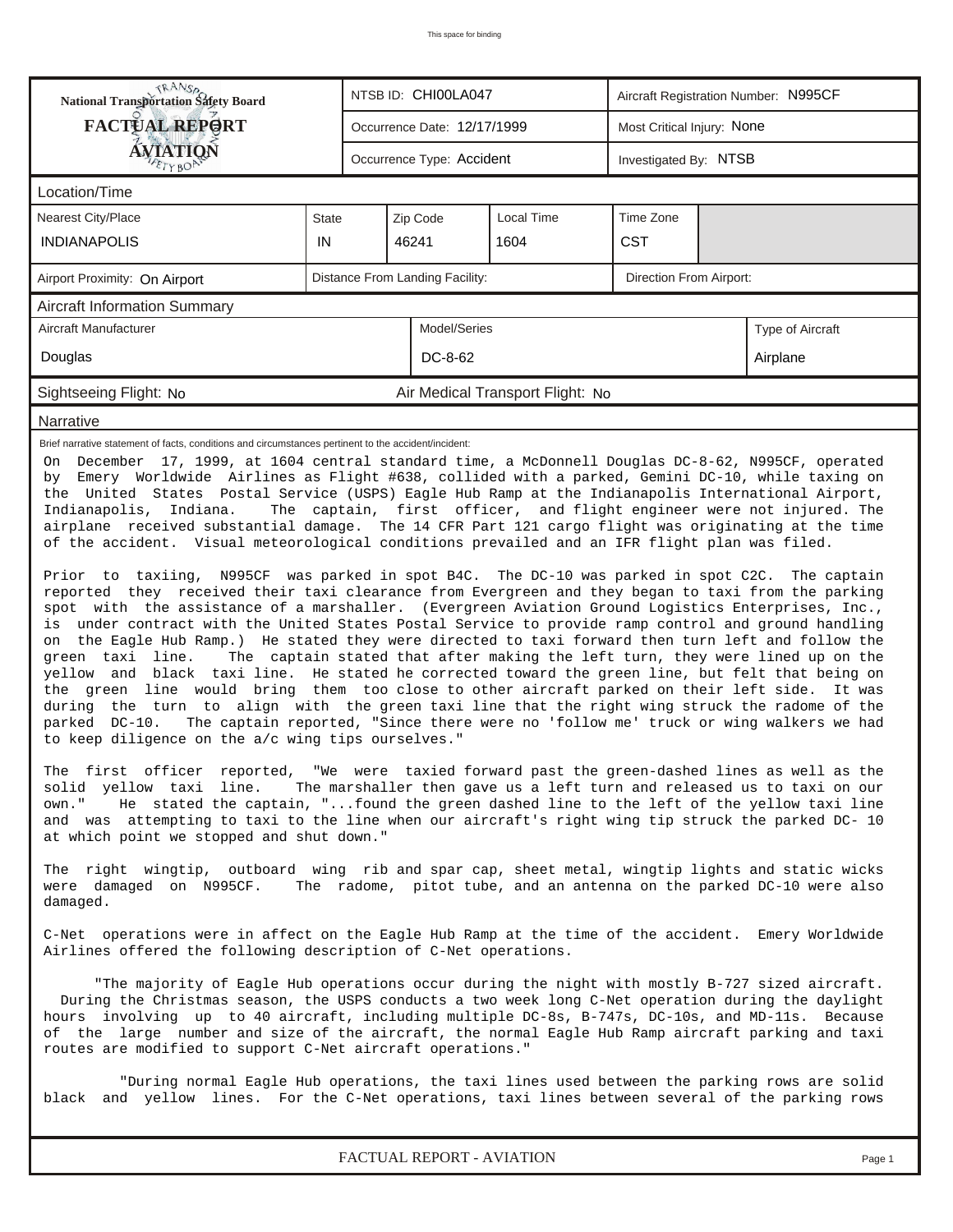| <b>National Transportation Safety Board</b> | NTSB ID: CHIOOLA047         |  |
|---------------------------------------------|-----------------------------|--|
| <b>FACTUAL REPORT</b>                       | Occurrence Date: 12/17/1999 |  |
|                                             | Occurrence Type: Accident   |  |

## *Narrative (Continued)*

are temporarily moved to accommodate the larger aircraft and were painted dashed green lines. Depending on the parking spot, the aircraft would be directed by the Eagle Hub Ramp controller to follow either the normal black/yellow line or the temporary dashed green lines."

Following this accident Evergreen Aviation Ground Logistics Enterprises, Inc., changed their operating procedures during C- Net operations at the Indianapolis International Airport. The new procedures are as follows: "One marshaller will startup the aircraft, check the surrounding area for hazards and signal the aircraft out of the block spot to the correct taxi line. The marshaller will then hand off the flight to the second marshaller. The second marshaller will position himself well ahead of the aircraft on the taxi line, thus directing the aircraft through the aircraft that may be on either side. The aircraft will then be released to proceed under ground control."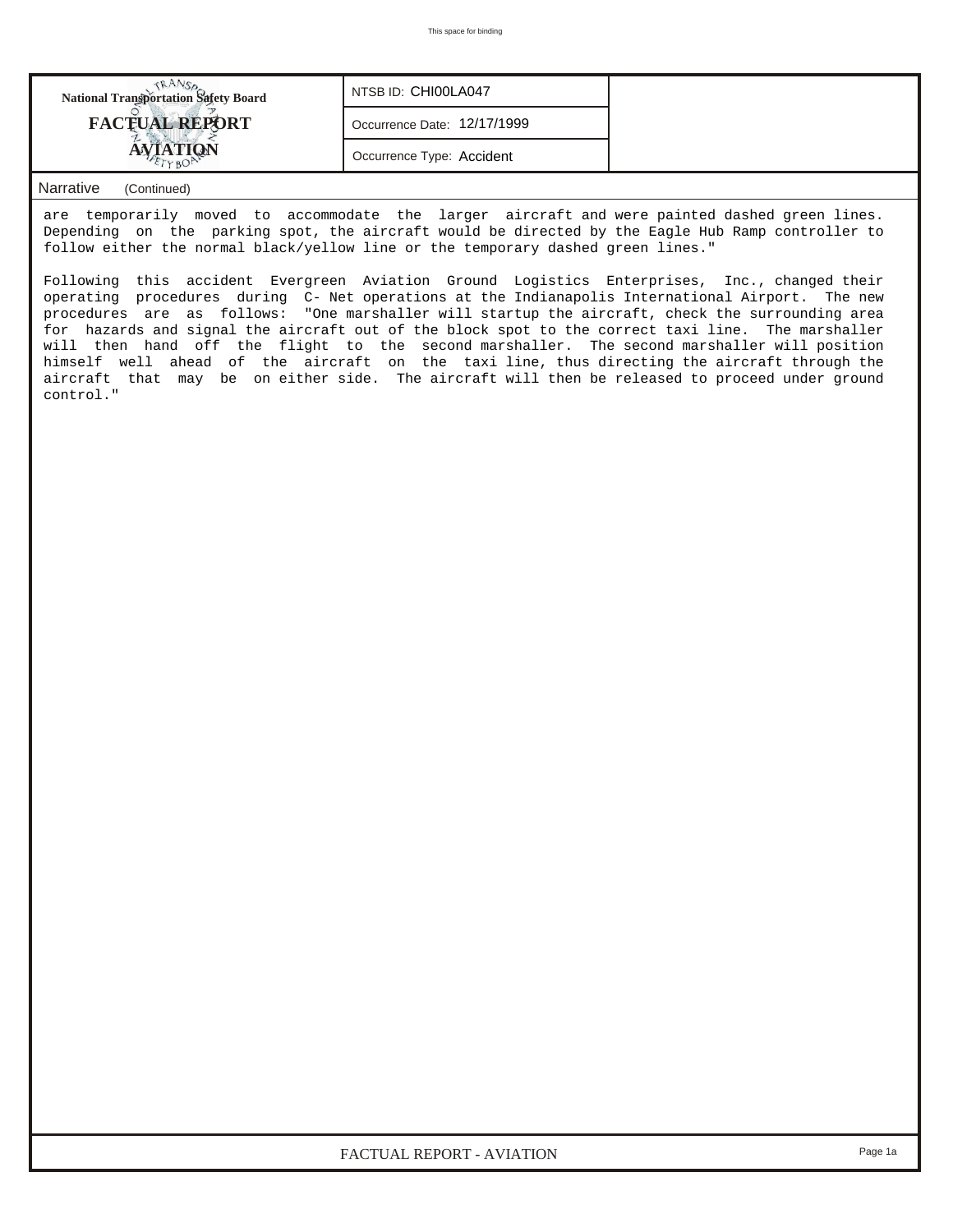| <b>National Transportation Safety Board</b>                        | NTSB ID: CHI00LA047                                          |                                                 |                                                       |                            |                   |               |                      |                   |  |  |
|--------------------------------------------------------------------|--------------------------------------------------------------|-------------------------------------------------|-------------------------------------------------------|----------------------------|-------------------|---------------|----------------------|-------------------|--|--|
| FACTUAL REPORT                                                     |                                                              |                                                 | Occurrence Date: 12/17/1999                           |                            |                   |               |                      |                   |  |  |
| <b>AVIATION</b>                                                    |                                                              |                                                 | Occurrence Type: Accident                             |                            |                   |               |                      |                   |  |  |
| Landing Facility/Approach Information                              |                                                              |                                                 |                                                       |                            |                   |               |                      |                   |  |  |
| <b>Airport Name</b>                                                |                                                              | Airport ID:                                     | <b>Airport Elevation</b>                              |                            | Runway Used       | Runway Length |                      | Runway Width      |  |  |
| <b>INDIANAPOLIS INT'L</b>                                          |                                                              | <b>IND</b>                                      |                                                       | 797 Ft. MSL<br>$\mathbf 0$ |                   |               |                      |                   |  |  |
| Runway Surface Type:                                               |                                                              |                                                 |                                                       |                            |                   |               |                      |                   |  |  |
| Runway Surface Condition:                                          |                                                              |                                                 |                                                       |                            |                   |               |                      |                   |  |  |
| Type Instrument Approach:                                          |                                                              |                                                 |                                                       |                            |                   |               |                      |                   |  |  |
| VFR Approach/Landing:                                              |                                                              |                                                 |                                                       |                            |                   |               |                      |                   |  |  |
| Aircraft Information                                               |                                                              |                                                 |                                                       |                            |                   |               |                      |                   |  |  |
| Aircraft Manufacturer<br>Douglas                                   |                                                              |                                                 | Model/Series<br>DC-8-62                               | Serial Number<br>46024     |                   |               |                      |                   |  |  |
| Airworthiness Certificate(s): Transport                            |                                                              |                                                 |                                                       |                            |                   |               |                      |                   |  |  |
| Landing Gear Type: Retractable - Tricycle                          |                                                              |                                                 |                                                       |                            |                   |               |                      |                   |  |  |
| Homebuilt Aircraft? No<br>Number of Seats: 7                       |                                                              |                                                 | Certified Max Gross Wt.                               |                            | 335000 LBS        |               | Number of Engines: 2 |                   |  |  |
| Engine Type:<br>Turbo Jet                                          | P&W                                                          | Engine Manufacturer:<br>Model/Series:<br>JT3D-7 |                                                       |                            |                   |               | Rated Power:         |                   |  |  |
| - Aircraft Inspection Information                                  |                                                              |                                                 |                                                       |                            |                   |               |                      |                   |  |  |
| Type of Last Inspection                                            |                                                              |                                                 | Date of Last Inspection<br>Time Since Last Inspection |                            |                   |               | Airframe Total Time  |                   |  |  |
| <b>Continuous Airworthiness</b>                                    | 12/1999                                                      | 0 Hours                                         |                                                       |                            |                   |               | 63922 Hours          |                   |  |  |
| - Emergency Locator Transmitter (ELT) Information                  |                                                              |                                                 |                                                       |                            |                   |               |                      |                   |  |  |
| <b>ELT</b> Installed?                                              | <b>ELT Operated?</b><br>ELT Aided in Locating Accident Site? |                                                 |                                                       |                            |                   |               |                      |                   |  |  |
| Owner/Operator Information                                         |                                                              |                                                 |                                                       |                            |                   |               |                      |                   |  |  |
| <b>Registered Aircraft Owner</b>                                   |                                                              |                                                 | <b>Street Address</b>                                 | 777 MAIN STREET            |                   |               |                      |                   |  |  |
| FLEET NATIONAL BANK                                                |                                                              |                                                 |                                                       | State                      | Zip Code<br>06115 |               |                      |                   |  |  |
| <b>CT</b><br><b>HARTFORD</b><br><b>Street Address</b>              |                                                              |                                                 |                                                       |                            |                   |               |                      |                   |  |  |
| Operator of Aircraft                                               |                                                              |                                                 | 1 EMERY PLAZA                                         |                            |                   |               |                      |                   |  |  |
| <b>EMERY WORLDWIDE AIRLINES</b>                                    |                                                              |                                                 | <b>State</b><br>City<br>VANDALIA<br>OH                |                            |                   |               |                      | Zip Code<br>45377 |  |  |
| Operator Designator Code: RRXA<br>Operator Does Business As:       |                                                              |                                                 |                                                       |                            |                   |               |                      |                   |  |  |
| - Type of U.S. Certificate(s) Held:                                |                                                              |                                                 |                                                       |                            |                   |               |                      |                   |  |  |
| Air Carrier Operating Certificate(s): Flag Carrier/Domestic        |                                                              |                                                 |                                                       |                            |                   |               |                      |                   |  |  |
| Operating Certificate:<br>Operator Certificate:                    |                                                              |                                                 |                                                       |                            |                   |               |                      |                   |  |  |
| Regulation Flight Conducted Under: Part 121: Air Carrier           |                                                              |                                                 |                                                       |                            |                   |               |                      |                   |  |  |
| Type of Flight Operation Conducted: Non-scheduled; Domestic; Cargo |                                                              |                                                 |                                                       |                            |                   |               |                      |                   |  |  |
| FACTUAL REPORT - AVIATION<br>Page 2                                |                                                              |                                                 |                                                       |                            |                   |               |                      |                   |  |  |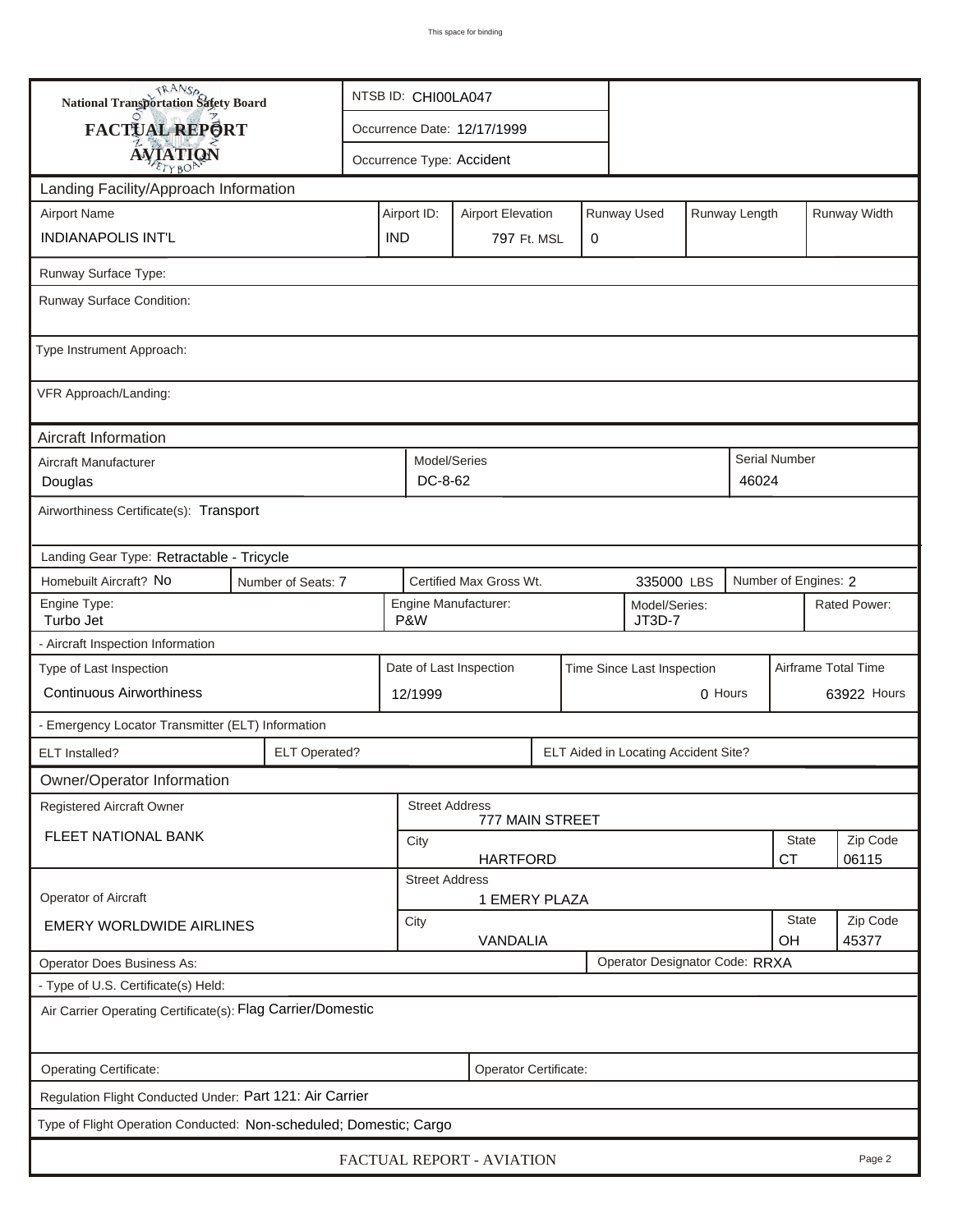|                                                                                                      | <b>National Transportation Safety Board</b>                 |           |                        | NTSB ID: CHI00LA047                                  |                                            |                  |              |                         |                                        |  |              |                     |                                    |           |
|------------------------------------------------------------------------------------------------------|-------------------------------------------------------------|-----------|------------------------|------------------------------------------------------|--------------------------------------------|------------------|--------------|-------------------------|----------------------------------------|--|--------------|---------------------|------------------------------------|-----------|
|                                                                                                      | FACTUAL REPORT                                              |           |                        | Occurrence Date: 12/17/1999                          |                                            |                  |              |                         |                                        |  |              |                     |                                    |           |
|                                                                                                      |                                                             |           |                        |                                                      |                                            |                  |              |                         |                                        |  |              |                     |                                    |           |
| <b>AVIATION</b><br>Occurrence Type: Accident                                                         |                                                             |           |                        |                                                      |                                            |                  |              |                         |                                        |  |              |                     |                                    |           |
|                                                                                                      | <b>First Pilot Information</b>                              |           |                        |                                                      |                                            |                  |              |                         |                                        |  |              |                     |                                    |           |
| Name                                                                                                 |                                                             |           |                        |                                                      |                                            | City             |              |                         |                                        |  | <b>State</b> |                     | Date of Birth                      | Age       |
| On File                                                                                              |                                                             |           |                        |                                                      |                                            | On File          |              |                         |                                        |  | On File      |                     | On File                            | 46        |
| Principal Profession: Civilian Pilot<br>Certificate Number: On File<br>Seat Occupied: Left<br>Sex: M |                                                             |           |                        |                                                      |                                            |                  |              |                         |                                        |  |              |                     |                                    |           |
| Airline Transport<br>Certificate(s):                                                                 |                                                             |           |                        |                                                      |                                            |                  |              |                         |                                        |  |              |                     |                                    |           |
| Airplane Rating(s):<br>Multi-engine Land; Single-engine Land                                         |                                                             |           |                        |                                                      |                                            |                  |              |                         |                                        |  |              |                     |                                    |           |
|                                                                                                      | Rotorcraft/Glider/LTA: None                                 |           |                        |                                                      |                                            |                  |              |                         |                                        |  |              |                     |                                    |           |
|                                                                                                      | Instrument Rating(s): Airplane                              |           |                        |                                                      |                                            |                  |              |                         |                                        |  |              |                     |                                    |           |
| Instructor Rating(s):                                                                                |                                                             |           |                        |                                                      |                                            |                  |              |                         |                                        |  |              |                     |                                    |           |
|                                                                                                      | Type Rating/Endorsement for Accident/Incident Aircraft? Yes |           |                        |                                                      |                                            |                  |              |                         | <b>Current Biennial Flight Review?</b> |  |              |                     |                                    |           |
|                                                                                                      | Medical Cert.: Class 1                                      |           |                        | Medical Cert. Status: Valid Medical--w/ waivers/lim. |                                            |                  |              |                         |                                        |  |              |                     | Date of Last Medical Exam: 11/1999 |           |
|                                                                                                      |                                                             |           |                        |                                                      |                                            |                  |              |                         |                                        |  |              |                     |                                    |           |
| - Flight Time Matrix                                                                                 |                                                             | All A/C   | This Make<br>and Model | Airplane<br>Single Engine                            | Airplane<br>Night<br>Mult-Engine<br>Actual |                  | Instrument   | Rotorcraft<br>Simulated |                                        |  | Glider       | Lighter<br>Than Air |                                    |           |
| <b>Total Time</b>                                                                                    |                                                             |           |                        |                                                      |                                            |                  |              |                         |                                        |  |              |                     |                                    |           |
|                                                                                                      | Pilot In Command(PIC)                                       |           |                        |                                                      |                                            |                  |              |                         |                                        |  |              |                     |                                    |           |
| Instructor<br>Last 90 Days                                                                           |                                                             |           |                        |                                                      |                                            |                  |              |                         |                                        |  |              |                     |                                    |           |
| Last 30 Days                                                                                         |                                                             | 178<br>52 | 178<br>52              |                                                      | 178<br>52                                  |                  |              |                         |                                        |  |              |                     |                                    |           |
| Last 24 Hours                                                                                        |                                                             | 3         | 3                      |                                                      | 3                                          |                  |              |                         |                                        |  |              |                     |                                    |           |
|                                                                                                      | Seatbelt Used? Yes                                          |           |                        |                                                      |                                            |                  |              |                         |                                        |  |              |                     | Second Pilot? Yes                  |           |
| Toxicology Performed? No<br>Shoulder Harness Used?                                                   |                                                             |           |                        |                                                      |                                            |                  |              |                         |                                        |  |              |                     |                                    |           |
|                                                                                                      | Flight Plan/Itinerary                                       |           |                        |                                                      |                                            |                  |              |                         |                                        |  |              |                     |                                    |           |
|                                                                                                      | Type of Flight Plan Filed: IFR                              |           |                        |                                                      |                                            |                  |              |                         |                                        |  |              |                     |                                    |           |
| Departure Point                                                                                      |                                                             |           |                        |                                                      |                                            |                  | <b>State</b> |                         | Airport Identifier                     |  |              |                     | Departure Time                     | Time Zone |
| Same as Accident/Incident Location                                                                   |                                                             |           |                        |                                                      |                                            |                  |              | <b>IND</b>              |                                        |  | 0000         |                     |                                    |           |
| Destination                                                                                          |                                                             |           |                        |                                                      |                                            | <b>State</b>     |              |                         | Airport Identifier                     |  |              |                     |                                    |           |
| <b>MINNEAPOLIS</b>                                                                                   |                                                             |           |                        |                                                      |                                            | <b>MSP</b><br>MN |              |                         |                                        |  |              |                     |                                    |           |
| Type of Clearance: None                                                                              |                                                             |           |                        |                                                      |                                            |                  |              |                         |                                        |  |              |                     |                                    |           |
| Class B<br>Type of Airspace:                                                                         |                                                             |           |                        |                                                      |                                            |                  |              |                         |                                        |  |              |                     |                                    |           |
| <b>Weather Information</b>                                                                           |                                                             |           |                        |                                                      |                                            |                  |              |                         |                                        |  |              |                     |                                    |           |
| Source of Briefing:<br>Company                                                                       |                                                             |           |                        |                                                      |                                            |                  |              |                         |                                        |  |              |                     |                                    |           |
| Method of Briefing:                                                                                  |                                                             |           |                        |                                                      |                                            |                  |              |                         |                                        |  |              |                     |                                    |           |
| FACTUAL REPORT - AVIATION<br>Page 3                                                                  |                                                             |           |                        |                                                      |                                            |                  |              |                         |                                        |  |              |                     |                                    |           |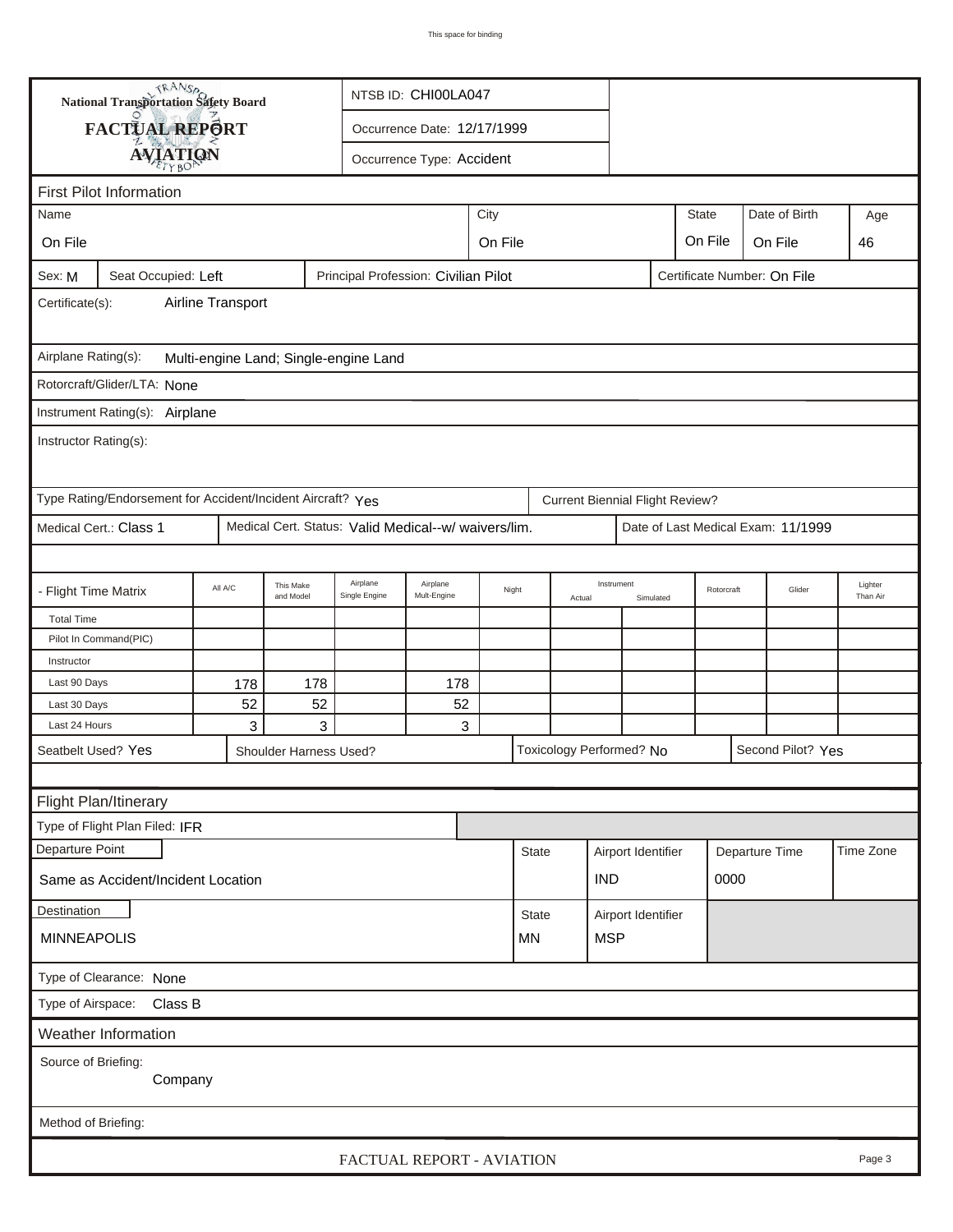| <b>National Transportation Safety Board</b><br>FACTUAL REPORT<br>Occurrence Date: 12/17/1999<br><b>AVIATION</b><br>Occurrence Type: Accident<br>Weather Information<br>WOF ID<br><b>WOF Elevation</b><br><b>Observation Time</b><br>Time Zone<br>WOF Distance From Accident Site<br>Direction From Accident Site<br><b>CST</b><br>1356<br>797 Ft. MSL<br>0 NM<br><b>IND</b><br>Sky/Lowest Cloud Condition: Scattered<br>8500 Ft. AGL<br>Condition of Light: Day<br>0 Ft. AGL<br>Lowest Ceiling: None<br>10<br><b>SM</b><br>Altimeter:<br>30.00<br>Visibility:<br>8 °C<br>Dew Point:<br>$1^{\circ}C$<br>Wind Direction: 340<br>Temperature:<br>Density Altitude:<br>Wind Speed: 8<br>Gusts:<br>Weather Condtions at Accident Site: Visual Conditions<br>Visibility (RVR):<br>0<br>Visibility (RVV)<br>$\pmb{0}$<br>Ft.<br>SM<br>Intensity of Precipitation: Unknown<br>Restrictions to Visibility: None<br>None<br>Type of Precipitation:<br><b>Accident Information</b><br>Aircraft Damage: Substantial<br>Aircraft Fire: None<br>Aircraft Explosion None | 0 Deg. Mag.<br>"Hg<br>Ft. |
|-----------------------------------------------------------------------------------------------------------------------------------------------------------------------------------------------------------------------------------------------------------------------------------------------------------------------------------------------------------------------------------------------------------------------------------------------------------------------------------------------------------------------------------------------------------------------------------------------------------------------------------------------------------------------------------------------------------------------------------------------------------------------------------------------------------------------------------------------------------------------------------------------------------------------------------------------------------------------------------------------------------------------------------------------------------|---------------------------|
|                                                                                                                                                                                                                                                                                                                                                                                                                                                                                                                                                                                                                                                                                                                                                                                                                                                                                                                                                                                                                                                           |                           |
|                                                                                                                                                                                                                                                                                                                                                                                                                                                                                                                                                                                                                                                                                                                                                                                                                                                                                                                                                                                                                                                           |                           |
|                                                                                                                                                                                                                                                                                                                                                                                                                                                                                                                                                                                                                                                                                                                                                                                                                                                                                                                                                                                                                                                           |                           |
|                                                                                                                                                                                                                                                                                                                                                                                                                                                                                                                                                                                                                                                                                                                                                                                                                                                                                                                                                                                                                                                           |                           |
|                                                                                                                                                                                                                                                                                                                                                                                                                                                                                                                                                                                                                                                                                                                                                                                                                                                                                                                                                                                                                                                           |                           |
|                                                                                                                                                                                                                                                                                                                                                                                                                                                                                                                                                                                                                                                                                                                                                                                                                                                                                                                                                                                                                                                           |                           |
|                                                                                                                                                                                                                                                                                                                                                                                                                                                                                                                                                                                                                                                                                                                                                                                                                                                                                                                                                                                                                                                           |                           |
|                                                                                                                                                                                                                                                                                                                                                                                                                                                                                                                                                                                                                                                                                                                                                                                                                                                                                                                                                                                                                                                           |                           |
|                                                                                                                                                                                                                                                                                                                                                                                                                                                                                                                                                                                                                                                                                                                                                                                                                                                                                                                                                                                                                                                           |                           |
|                                                                                                                                                                                                                                                                                                                                                                                                                                                                                                                                                                                                                                                                                                                                                                                                                                                                                                                                                                                                                                                           |                           |
|                                                                                                                                                                                                                                                                                                                                                                                                                                                                                                                                                                                                                                                                                                                                                                                                                                                                                                                                                                                                                                                           |                           |
|                                                                                                                                                                                                                                                                                                                                                                                                                                                                                                                                                                                                                                                                                                                                                                                                                                                                                                                                                                                                                                                           |                           |
|                                                                                                                                                                                                                                                                                                                                                                                                                                                                                                                                                                                                                                                                                                                                                                                                                                                                                                                                                                                                                                                           |                           |
|                                                                                                                                                                                                                                                                                                                                                                                                                                                                                                                                                                                                                                                                                                                                                                                                                                                                                                                                                                                                                                                           |                           |
|                                                                                                                                                                                                                                                                                                                                                                                                                                                                                                                                                                                                                                                                                                                                                                                                                                                                                                                                                                                                                                                           |                           |
|                                                                                                                                                                                                                                                                                                                                                                                                                                                                                                                                                                                                                                                                                                                                                                                                                                                                                                                                                                                                                                                           |                           |
|                                                                                                                                                                                                                                                                                                                                                                                                                                                                                                                                                                                                                                                                                                                                                                                                                                                                                                                                                                                                                                                           |                           |
| Classification: U.S. Registered/U.S. Soil                                                                                                                                                                                                                                                                                                                                                                                                                                                                                                                                                                                                                                                                                                                                                                                                                                                                                                                                                                                                                 |                           |
| <b>TOTAL</b><br>- Injury Summary Matrix<br>Fatal<br>Serious<br>Minor<br>None                                                                                                                                                                                                                                                                                                                                                                                                                                                                                                                                                                                                                                                                                                                                                                                                                                                                                                                                                                              |                           |
| <b>First Pilot</b><br>1                                                                                                                                                                                                                                                                                                                                                                                                                                                                                                                                                                                                                                                                                                                                                                                                                                                                                                                                                                                                                                   |                           |
| Second Pilot<br>$\mathbf 1$                                                                                                                                                                                                                                                                                                                                                                                                                                                                                                                                                                                                                                                                                                                                                                                                                                                                                                                                                                                                                               |                           |
| <b>Student Pilot</b>                                                                                                                                                                                                                                                                                                                                                                                                                                                                                                                                                                                                                                                                                                                                                                                                                                                                                                                                                                                                                                      |                           |
| Flight Instructor                                                                                                                                                                                                                                                                                                                                                                                                                                                                                                                                                                                                                                                                                                                                                                                                                                                                                                                                                                                                                                         |                           |
| <b>Check Pilot</b>                                                                                                                                                                                                                                                                                                                                                                                                                                                                                                                                                                                                                                                                                                                                                                                                                                                                                                                                                                                                                                        |                           |
| <b>Flight Engineer</b>                                                                                                                                                                                                                                                                                                                                                                                                                                                                                                                                                                                                                                                                                                                                                                                                                                                                                                                                                                                                                                    |                           |
| Cabin Attendants                                                                                                                                                                                                                                                                                                                                                                                                                                                                                                                                                                                                                                                                                                                                                                                                                                                                                                                                                                                                                                          |                           |
| Other Crew                                                                                                                                                                                                                                                                                                                                                                                                                                                                                                                                                                                                                                                                                                                                                                                                                                                                                                                                                                                                                                                |                           |
| Passengers                                                                                                                                                                                                                                                                                                                                                                                                                                                                                                                                                                                                                                                                                                                                                                                                                                                                                                                                                                                                                                                |                           |
| - TOTAL ABOARD -<br>3<br>3                                                                                                                                                                                                                                                                                                                                                                                                                                                                                                                                                                                                                                                                                                                                                                                                                                                                                                                                                                                                                                |                           |
| 0<br>Other Ground<br>0<br>0<br>0                                                                                                                                                                                                                                                                                                                                                                                                                                                                                                                                                                                                                                                                                                                                                                                                                                                                                                                                                                                                                          |                           |
| - GRAND TOTAL -<br>$\overline{0}$<br>0<br>0<br>$\overline{3}$<br>3                                                                                                                                                                                                                                                                                                                                                                                                                                                                                                                                                                                                                                                                                                                                                                                                                                                                                                                                                                                        |                           |